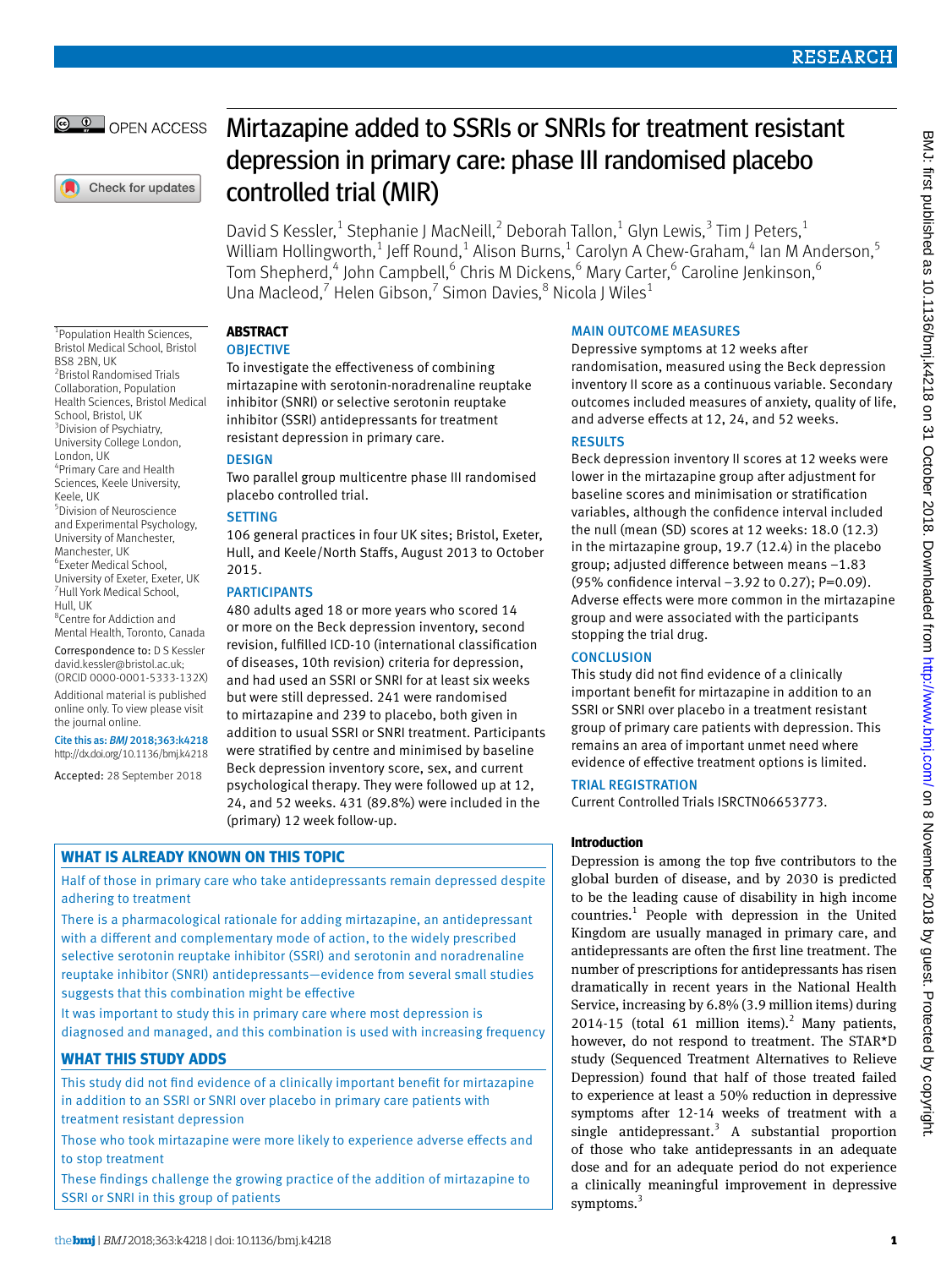The National Institute for Health and Care Excellence advises general practitioners to reconsider treatment if patients show no response after 4-6 weeks of antidepressant use.<sup>4</sup> Limited evidence is currently available to guide doctors in the management of patients who meet the ICD-10 (international classification of diseases, 10th revision) criteria for depression after taking a serotonin-noradrenaline reuptake inhibitor (SNRI) or selective serotonin reuptake inhibitor (SSRI) at an adequate dose for a minimum of six weeks.<sup>5</sup> Several drug strategies have been proposed, including increasing the dose, switching antidepressants, combining two antidepressants, and augmenting the antidepressant with another psychotropic drug, such as lithium or an antipsychotic.<sup>6</sup> A systematic review of antidepressant combinations for those who did not respond to monotherapy found that the small number of trials and methodological drawbacks of those trials precluded definitive conclusions about effectiveness, and some of the combinations carry a substantial risk of adverse effects and are not considered appropriate for initiation in primary care.<sup>7</sup> There is a pharmacological rationale for adding a second antidepressant with a different and complementary mode of action to SSRIs or SNRIs. Mirtazapine, a noradrenaline ( $\alpha$ 2 adrenoreceptor) and serotonin (5 hydroxtryptamine receptors 2 and 3) antagonist, has the potential for an additive and perhaps synergistic action with SSRIs and SNRIs and could enhance clinical response compared with monotherapy with SSRIs or SNRIs. Four trials have been carried out of this combination against SSRI and SNRI monotherapy in participants who are treatment



resistant and in those without treatment failure, with mixed results. $8-11$ 

We determined the effectiveness of adding mirtazapine to an SSRI or SNRI in reducing depressive symptoms and improving quality of life at 12 weeks (primary follow-up) and at 24 and 52 weeks compared with adding placebo for patients in primary care who still experience depression after an adequate course of treatment.

#### **Methods**

### Study design and participants

The MIR Study was a two parallel group multicentre pragmatic placebo controlled randomised trial with allocation at the level of the individual. We recruited participants from general practices in areas surrounding the four centres of Bristol, Exeter, Hull, and Keele/ North Staffs. Eligible participants were aged 18 years or more, had used an SSRI or SNRI antidepressant at an adequate dose for at least six weeks, were adherent to treatment, had a Beck depression inventory, second revision (BDI II) score of 14 or more,<sup>12</sup> and fulfilled the ICD-10 criteria for depression. We excluded patients with bipolar disorder, psychosis, major alcohol or substance misuse, a diagnosis of dementia, and an inability to complete the questionnaires, and women who were pregnant, breast feeding, or planning pregnancy.

We used a three stage recruitment process to identify potential participants. Staff at general practices searched their computerised records to identify patients who had received repeated prescriptions for an antidepressant during the previous four months and were being prescribed an antidepressant at an adequate dose. Doctors screened this list of patients and excluded those on the basis of the study eligibility criteria. Potentially eligible participants received a letter of invitation and brief information about the study, seeking permission for the research team to contact them. Doctors could also invite patients during a consultation to take part in the study, in which case the doctor provided information about the study and obtained permission to pass contact details to the research team. Those who agreed to be contacted were sent a postal questionnaire. This included questions about their depressive symptoms (BDI II) and use of antidepressants.

To ascertain eligibility a researcher telephoned those who met the initial criteria of severity of depressive symptoms and adherence to an adequate dose of an antidepressant for at least six weeks. Face to face baseline assessments were then conducted in the participants' own homes, at their general practices, or at nearby National Health Service or university premises. Only those patients who fulfilled ICD-10 criteria (category F32) for their current depressive episode (assessed using the revised clinical interview schedule), $^{13}$  had a BDI II score of 14 or more and who were continuing to take the prescribed antidepressants at an adequate dose were eligible to participate in the trial.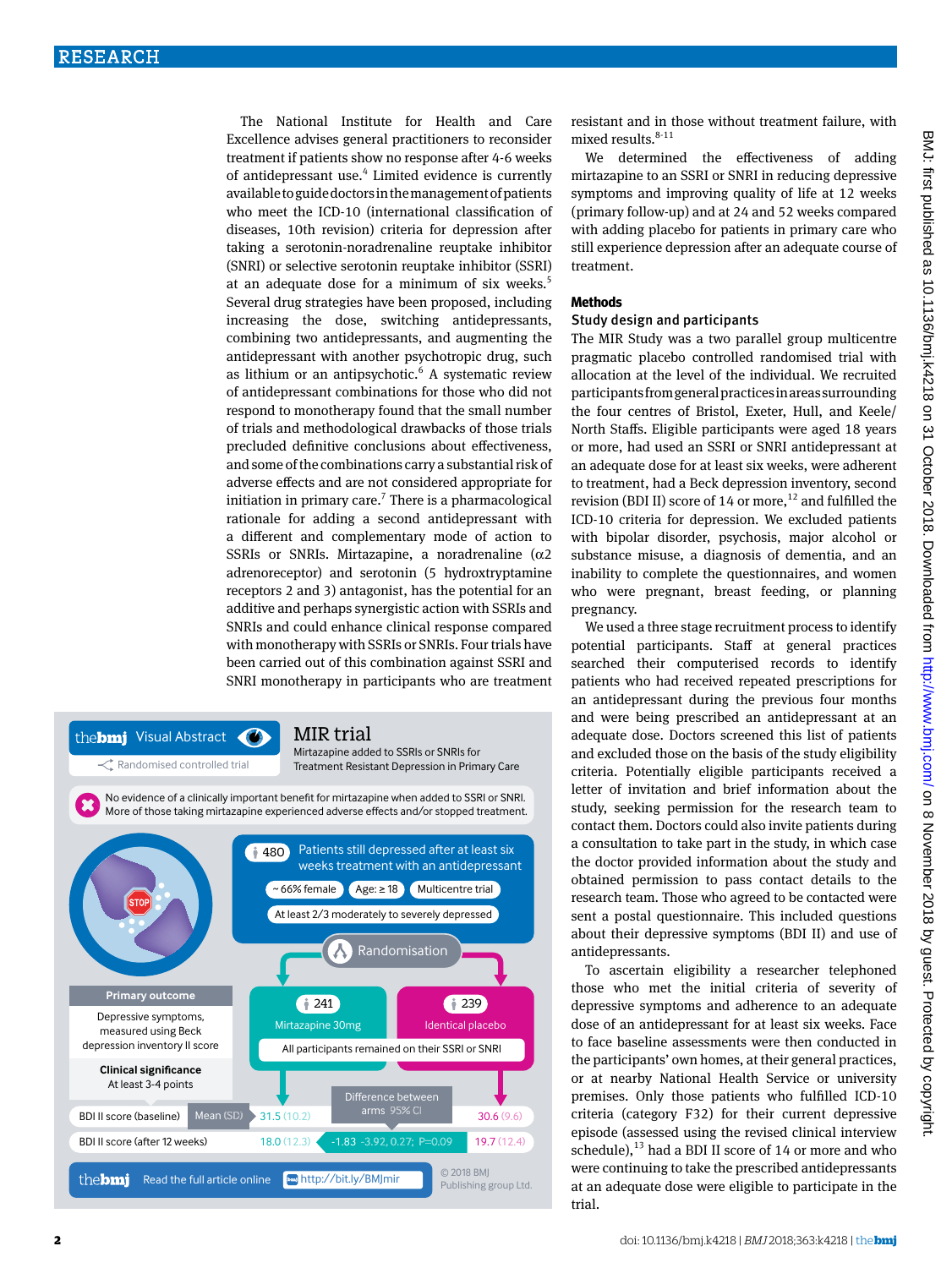#### Randomisation and masking

Those who were eligible and gave written informed consent were randomised to either one 15 mg capsule of mirtazapine daily for two weeks followed by two 15 mg capsules of mirtazapine for up to 50 weeks, or to identical placebo.

Randomisation was by means of a computer generated code, ensuring that allocation was concealed from the recruiting researcher. Randomisation was stratified by centre and minimised on baseline BDI II score (mild <26, moderate 26-34, or severe ≥35), sex (men or women), and current receipt of psychological services (yes or no).

The Medicines and Healthcare products Regulatory Authority approved the labelling of the drug packs. Each pack had an identification number, randomly generated to ensure that mirtazapine and placebo packs were indistinguishable to maintain allocation concealment. The Bristol Randomised Trials Collaboration generated the random numbers for the manufacturer. Participants and doctors were advised to use other serotonergic drugs with caution, such as tramadol or the triptan group of drugs.

Participants were free to stop taking the study drug at any time. Participants, clinicians, outcome assessors, and the research team were blinded to allocation. After the primary follow-up at 12 weeks, participants were offered the opportunity to be unblinded. This was not in the original protocol but was required by the research ethics committee to ensure that those who had not improved had the option of reviewing their treatment. Those who elected to be unblinded no longer received the trial drug, but outcome measures continued to be collected. Participants continued with care through their doctor and usual antidepressants. Clinicians were not restricted in referring their patients to psychological services.

#### Procedures

Participants were followed up at 6, 12, 24, and 52 weeks. To maximise response rates, follow-up assessments at 12, 24, and 52 weeks were conducted at a face-to-face appointment with a researcher. If this was not possible then questionnaires were posted or administered over the phone.

The primary outcome was BDI II score at 12 weeks after randomisation, measured as a continuous variable, adjusted for baseline. We aimed to recruit 200 participants in each group, giving 91% power to detect a difference of 0.33 standard deviations at a two sided 5% significance level. This would be equivalent to a between group difference of 3 or 4 points on the BDI II, reported to be a clinically important difference.<sup>14</sup> Allowing for 15% loss to follow-up at 12 weeks, we planned to recruit 472 participants.

Secondary outcomes were: response, defined as at least a 50% reduction in BDI II score compared with baseline; remission, defined as a score of less than 10 on the BDI II; depression using the patient health questionnaire (PHQ-9), $^{15}$  a brief measure included because it is widely used in primary care: anxiety

symptoms measured with the generalised anxiety disorder  $(GAD-7)^{16}$  assessment; adverse effects using the antidepressant side effect checklist<sup>17</sup>; quality of life measured using the  $EQ-5D-5L^{18}$ ; social and physical functioning using  $SF-12^{19}$ ; and adherence to antidepressants using a four item self report measure.<sup>20</sup> Secondary outcomes were measured at 12, 24 (excluding antidepressant side effect checklist), and 52 weeks, with adjustments for baseline scores where appropriate. Cost effectiveness data will be presented in a separate publication.

#### Statistical analysis

Analysis and reporting were in line with  $CONSORT<sup>21</sup>$ guidelines based on a prespecified statistical analysis plan approved by the trial steering committee.<sup>22</sup> Primary analyses compared the two groups as randomised, without imputing missing values. Depending on the type of outcome variable (continuous or binary), we used linear or logistic regression models to compare the groups as randomised, adjusting for stratification and minimisation variables and (where available) the corresponding baseline value.

Secondary analyses of the primary and secondary outcomes included additional adjustment for variables showing noticeable imbalance at baseline (ascertained using descriptive statistics).

In the analyses, we present regression coefficients (or odds ratios for binary outcomes), with 95% confidence intervals and P values. Effect sizes are presented for the BDI II outcomes and are calculated based on Cohen's d statistic.

In prespecified subgroup analyses we introduced appropriate interaction terms into the regression models to investigate differential effects according to baseline severity of depression (BDI II), and we carried out a multilevel measure of degree of treatment resistance based on duration of symptoms and previous treatment with antidepressants. This latter variable was categorised as: not prescribed antidepressants in the past; prescribed antidepressants in the past, and depressed for less than one year; prescribed antidepressants in the past and depressed for one or two years; and prescribed antidepressants in the past and depressed for more than two years.

To assess the robustness of our primary analysis, we carried out sensitivity analyses. These included per protocol analyses of the primary outcome at 12 and 52 weeks and, since these were likely to be biased, a complier average causal effect analysis at 12, 24, and 52 weeks. $^{23}$  In this analysis we defined participants who adhered to treatment as those who had continued taking their trial drug up until 12 weeks. An additional sensitivity analysis at 24 and 52 weeks examined between group differences in BDI II score in those who remained blinded throughout the trial. We also investigated the influence of missing data by performing analyses of the primary outcome under different assumptions: "best" and "worst" case scenarios (representing the lowest and highest possible BDI II scores) and multiple imputation by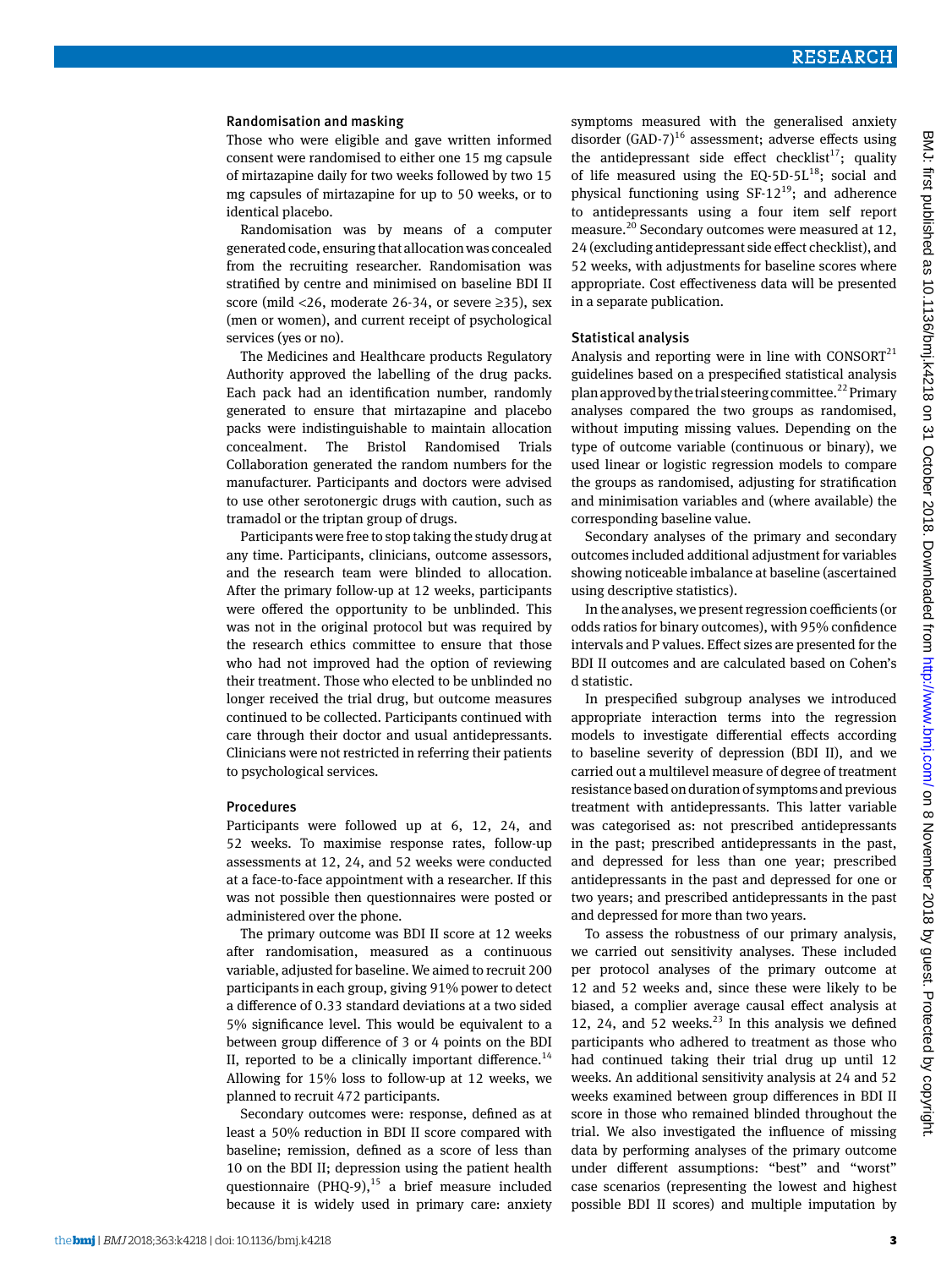chained equation to impute missing data. $24$  When using this equation, we generated 25 datasets, and we undertook 10 switching procedures. The imputation model included all variables predictive of missingness as well as variables used in the primary analysis.

Analyses were performed using Stata v14.<sup>25</sup>

#### Patient and public involvement

Patient and service user groups from Bristol and Manchester (PRIMER) were involved in the development of the full application and commented on the plain English summary. All of them said that they recognised the value of the trial and offered advice about recruitment strategies. The Research Materials Advisory Service of the West Hub Mental Health Research Network (now Clinical Research Network) worked with the trial team to develop patient information materials and consent forms. A panel of service users reviewed the study documents before they were sent for ethical approval. A patient representative sat on the trial steering committee. A patient group met regularly to contribute to the nested qualitative study; this group advised on topic guides, contributed to analysis of the qualitative datasets, and advised on dissemination activities.

#### **Results**

The screening process started on 1 August 2013, and the final participant was randomised to the trial on 6 October 2015. The follow-up data were collected between August 2015 and the end of October 2016. Of 856 patients identified as potentially eligible and invited to attend a baseline appointment, 105 (12%) declined. Those who declined were comparable to attenders on age, sex, and home ownership but were less likely to be educated to A level or above (31% *v* 48%). At baseline, one patient was eligible but declined, one was alcohol dependent, one had recently had the dose of antidepressant altered, and 268 did not satisfy the ICD-10 criteria for a major depressive episode or had a BDI II score less than 14, or both. A total of 480 participants were randomised (mirtazapine and SSRI or SNRI: n=241; placebo and SSRI or SNRI n=239); 431 (90%) were followed up at 12 weeks, 403 (84%) at 24 weeks, and 390 (81%) at 52 weeks (fig 1).

The two groups had similar baseline characteristics, but some evidence showed that participants in the mirtazapine group had more severe depression (table 1). Participants randomised to mirtazapine were more likely to have a history of depression, and a higher proportion had had suicidal thoughts in the past.

At 12 weeks, the mean BDI II score in those randomised to the usual care and mirtazapine group was 18.0 (SD 12.3) compared with 19.7 (12.4) in those randomised to usual care and placebo (table 2). A small difference in favour of the intervention was found after adjustment for baseline BDI II score and the stratification and minimisation variables, site, baseline thirds of BDI II score, sex, and whether the participant was receiving psychological therapy at baseline. The confidence interval included the null; it is therefore possible that the two treatment groups did not differ (adjusted difference in means −1.83, 95% confidence interval −3.92 to 0.27, P=0.09); table 2). Slightly larger differences were observed in a per protocol and complier average causal effect analyses (see supplementary table A1). Further adjustment for characteristics showing an imbalance at baseline did not materially affect the results of the primary analysis (see supplementary table A2).

At 24 and 52 weeks, the adjusted difference in BDI II score between the two groups was smaller and included the null (24 weeks: adjusted difference in means −0.85 (−3.12 to 1.43); 52 weeks: adjusted difference in means 0.17 (−2.13 to 2.46); table 2). Adopting per protocol and complier average causal effect approaches to analysis of these outcomes yielded similar or slightly larger differences (see supplementary table A1).

Participants were able to request unblinding after the primary outcome at 12 weeks. The results in table 2 at 24 and 52 weeks include all those who remained in the trial, unblinded or not. Eighty three participants in the mirtazapine group and 103 in the placebo group requested unblinding by 52 weeks. A sensitivity analysis at 24 and 52 weeks found no between group differences in BDI II score among those who remained blinded throughout the trial (see supplementary table A3).

The between group differences in all the secondary outcome scores at 12 weeks were in favour of the intervention, including a second measure of depressive symptoms, the patient health questionnaire-9. However, the differences were small, and in almost every case (apart from the GAD-7, which measures anxiety symptoms, and the mental health component of the SF-12) the confidence interval for the difference included the null (table 3). Adherence to the trial drug was substantially lower in the intervention group compared with placebo group (table 3). Outcomes at later time points showed smaller between group differences (see supplementary table A4).

No between group difference was found for adverse effects using the antidepressant side effect checklist at 12 weeks (table 3). We also collected spontaneous participant reports of adverse effects. In the first 12 weeks most reported adverse effects were minor. Eleven serious adverse events resulted in hospital admission, of which eight occurred in the intervention group (see supplementary table A5). More patients in the intervention group reported non-serious adverse effects, and 46 participants reporting adverse effects in this group stopped their drug compared with nine in the placebo group (table 4).

We compared our analyses of the primary outcome using complete cases with analyses that tackled missing data. The findings using complete cases seemed to be robust to various assumptions about missing data (see supplementary table A6).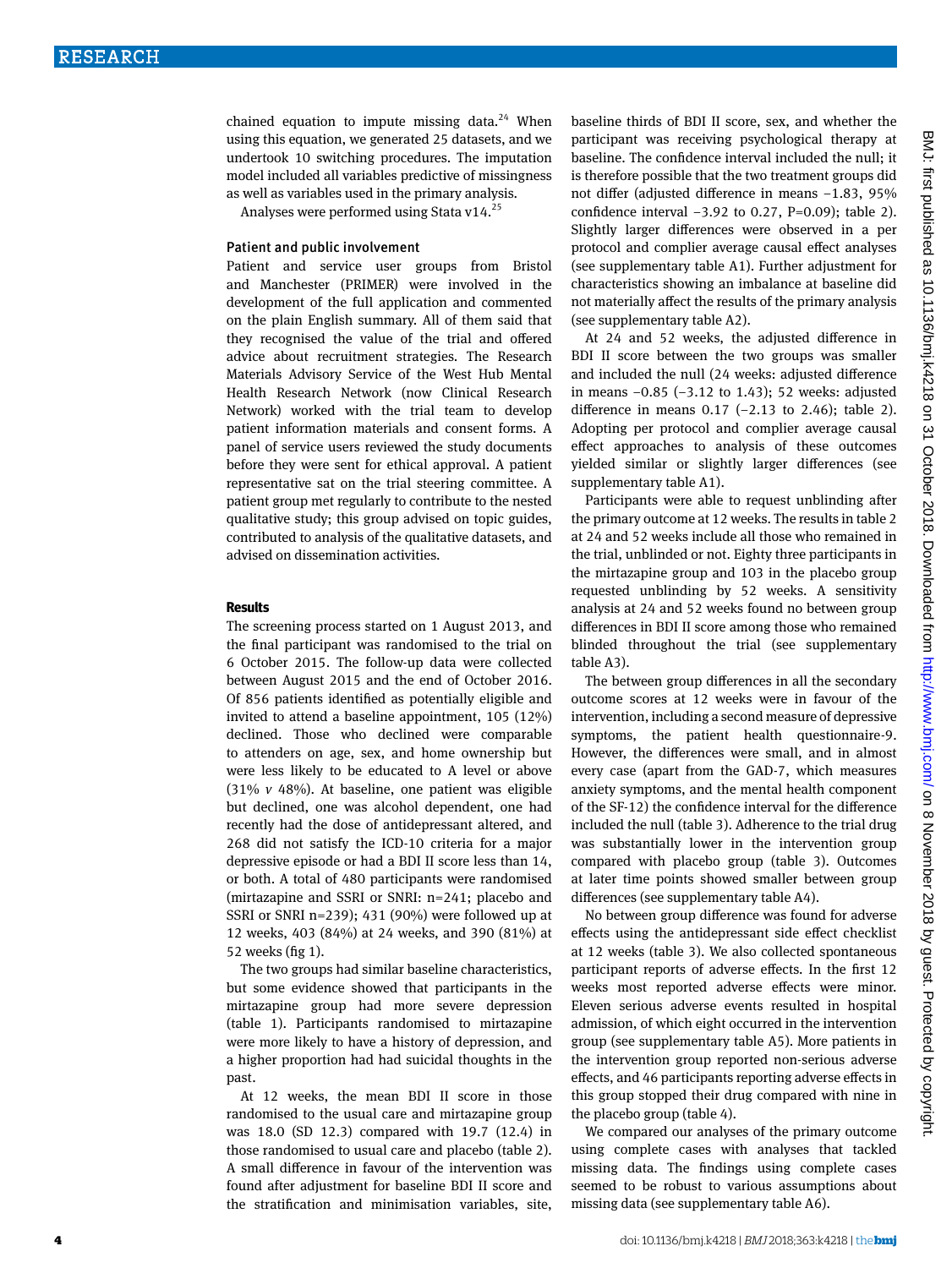# **Discussion**

This study did not find convincing evidence of a clinically important benefit for mirtazapine over placebo when given in addition to an SSRI or SNRI antidepressant for patients who had remained depressed after at least six weeks of antidepressant treatment, recruited from primary care.

In the primary analysis at 12 weeks, the placebo group improved from a baseline Beck depression inventory, second revision (BDI II) score of 30.6 to a mean of 19.7 and the intervention group from a baseline BDI II score of 31.5 to a mean of 18.0. We based our sample size calculation on detecting a between group difference equivalent to 3 or 4 BDI II points, which we considered would be clinically important. The adjusted difference (in means) between the groups after 12 weeks was less than this, at −1.83 (95% confidence interval −3.92 to 0.27, P=0.09) points on the BDI II in favour of the intervention group. Although the lower limit of the 95% confidence interval for this difference includes the possibility of a clinically meaningful effect, the confidence interval also includes the null and the most likely (mean) effect is small, making clinical benefit unlikely.

Similar observations of small differences between the treatment groups in favour of the mirtazapine group were observed for the secondary outcomes at 12 weeks, but for most outcomes the 95% confidence intervals surrounding the difference between groups included the null. This weak evidence of a small effect at 12 weeks is supported by changes in favour of the intervention group in the SF-12 aggregate mental health score (between group difference 3.91, 95% confidence interval 1.63 to 6.20) and generalised anxiety disorder-7  $(-0.98, -1.93)$  to  $-0.03$ ) where confidence intervals did not include the null, although the clinical importance of these small differences is not clear. Outcomes at later time points showed smaller between group differences with no evidence of benefit over the longer term. Complier average causal effect and per protocol analyses for the primary outcome, designed to estimate treatment effects in those who complied with their allocated treatment, showed slightly larger between group differences than the primary analyses, but these were still consistent with a chance observation, and per protocol analyses are known to be biased. Prespecified subgroup analyses based on severity and degree of treatment resistance did not yield any evidence of effect modification.

In the mirtazapine group, 46 participants who reported adverse effects stopped their drug compared with nine in the placebo group. Adherence was therefore substantially lower in the mirtazapine group than placebo group and is likely to have been a consequence of adverse effects. Although the two groups did not differ in their rating of adverse effects using the antidepressant side effect checklist scale, this may be in part due to the lower rate of adherence to the trial drug in the intervention group. The number of serious adverse events was small in both groups, and none were directly attributable to the intervention.



SNRI=serotonin-noradrenaline reuptake inhibitor; BDI II=Beck depression inventory, second revision

We found no evidence that either of the two preplanned subgroup analyses had any effect on the difference between the mirtazapine and placebo groups (P=0.101 for interaction with treatment group for baseline depression severity: P=0.30 for interaction with treatment group for treatment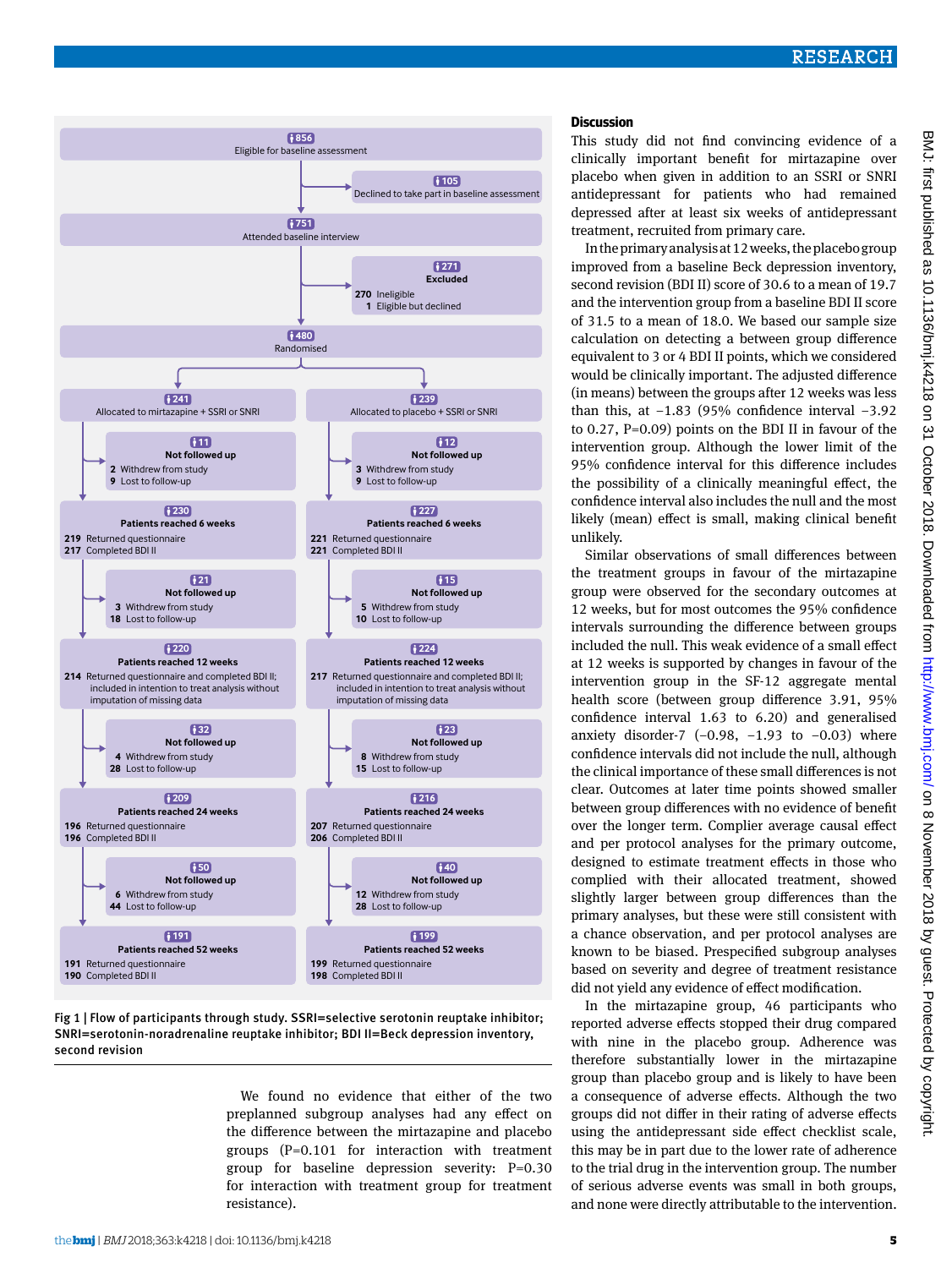| Table 1   Baseline characteristics of randomised participants. Values are numbers (percentages) unless stated otherwise |                                                             |                              |
|-------------------------------------------------------------------------------------------------------------------------|-------------------------------------------------------------|------------------------------|
| Characteristics                                                                                                         | <b>Allocated groups</b><br>Mirtazapine+SSRI or SNRI (n=241) | Placebo+SSRI or SNRI (n=239) |
| <b>Stratification variable</b>                                                                                          |                                                             |                              |
| Site:                                                                                                                   |                                                             |                              |
| <b>Bristol</b>                                                                                                          | 89 (37)                                                     | 88 (37)                      |
| Exeter                                                                                                                  | 61(25)                                                      | 61(25)                       |
| Keele/North Staffs                                                                                                      | 41(17)                                                      | 41(17)                       |
| Hull<br><b>Minimisation variables</b>                                                                                   | 50(21)                                                      | 49 (21)                      |
| Women                                                                                                                   | 168 (70)                                                    | 164 (69)                     |
| Baseline BDI II score:                                                                                                  |                                                             |                              |
| $14 - 25$                                                                                                               | 77 (32)                                                     | 79 (33)                      |
| $26 - 34$                                                                                                               | 78 (32)                                                     | 78 (33)                      |
| $\geq$ 35                                                                                                               | 86 (36)                                                     | 82 (34)                      |
| Currently receiving psychological services                                                                              | 33 (14)                                                     | 29(12)                       |
| Sociodemographic variables                                                                                              |                                                             |                              |
| Mean (SD) age (years)                                                                                                   | 50.4 (13.8)                                                 | 49.9 (12.5)                  |
| Ethnic group:                                                                                                           |                                                             |                              |
| White                                                                                                                   | 233 (97)                                                    | 235 (98)                     |
| Non-white                                                                                                               | 8(2)                                                        | 4(2)                         |
| Marital status:                                                                                                         |                                                             |                              |
| Married or cohabiting<br>Single                                                                                         | 142 (59)<br>47 (20)                                         | 135 (56)<br>53(22)           |
| Separated, divorced, or widowed                                                                                         | 52 (22)                                                     | 51(21)                       |
| Employment status:                                                                                                      |                                                             |                              |
| Not working                                                                                                             | 132 (55)                                                    | 104(44)                      |
| Educational attainment:                                                                                                 |                                                             |                              |
| A level or higher                                                                                                       | 115 (48)                                                    | 115 (48)                     |
| GSCE, standard grade, or O level or equivalent                                                                          | 72 (30)                                                     | 78 (33)                      |
| No formal qualification                                                                                                 | 54 (22)                                                     | 46 (19)                      |
| Financial wellbeing:                                                                                                    |                                                             |                              |
| Just about getting by or worse                                                                                          | 130 (54)                                                    | 126 (53)                     |
| Median (interquartile range) alcohol use score*                                                                         | $2.0(1.0-4.0)$                                              | $2.0(1.0-4.0)$               |
| Mean (SD) No of life events in past six months                                                                          | 1.0(1.0)                                                    | 1.1(1.0)                     |
| Mean (SD) social support score                                                                                          | 12.2(4.1)                                                   | 12.8(4.0)                    |
| <b>Caring responsibilities</b>                                                                                          |                                                             |                              |
| Providing care for someone with a disability                                                                            | 30(12)                                                      | 37 (15)                      |
| <b>Measures of depression</b><br>Previous depression                                                                    | 206 (85)                                                    | 190 (79)                     |
| Previous referral to psychiatrist for depressiont:                                                                      | 71 (34)                                                     | 60(32)                       |
| Previous episodes of depression‡:                                                                                       |                                                             |                              |
| $\mathbf 0$                                                                                                             | 3(1)                                                        | 5(3)                         |
| $\mathbf{1}$                                                                                                            | 14(7)                                                       | 8(4)                         |
| $2 - 4$                                                                                                                 | 82 (40)                                                     | 79 (42)                      |
| $\geq 5$                                                                                                                | 107(52)                                                     | 98 (52)                      |
| Length of current course of antidepressants (months):                                                                   |                                                             |                              |
| $<$ 6                                                                                                                   | 26(11)                                                      | 20(8)                        |
| $\geq 6$                                                                                                                | 215 (89)                                                    | 219 (92)                     |
| ICD-10 primary diagnosis:                                                                                               |                                                             |                              |
| Mild                                                                                                                    | 38 (16)                                                     | 44 (18)                      |
| Moderate                                                                                                                | 138 (57)                                                    | 144 (60)                     |
| Severe                                                                                                                  | 65(27)                                                      | 51(21)                       |
| Mean (SD) scores:                                                                                                       |                                                             |                              |
| $CIS-R$                                                                                                                 | 28.3(8.2)                                                   | 27.0(8.3)                    |
| <b>BDI II</b>                                                                                                           | 31.5 (10.2)                                                 | 30.6(9.6)                    |
| $GAD-7S$<br>PHQ-9                                                                                                       | 11.3(4.8)                                                   | 10.7(4.8)                    |
| $EQ-5D-5LI$                                                                                                             | 16.7(5.5)<br>0.65(0.26)                                     | 16.0(5.5)<br>0.69(0.22)      |
| SF-12 aggregate physical functioning**                                                                                  | 45.7 (13.8)                                                 | 46.4(13.1)                   |
| SF-12 aggregate mental functioning**                                                                                    | 27.9(9.6)                                                   | 29.2(9.7)                    |
| Suicidal ideation:                                                                                                      |                                                             |                              |
| None                                                                                                                    | 81 (34)                                                     | 119 (50)                     |
| Patient feels life isn't worth living                                                                                   | 59 (24)                                                     | 44 (18)                      |
| Suicidal thoughts/plans                                                                                                 | 101(42)                                                     | 76 (32)                      |

SSRI=selective serotonin reuptake inhibitor; SNRI=serotonin-noradrenaline reuptake inhibitor; BDI II=Beck depression inventory, second revision; ICD-10=international classification of diseases, 10th revision; CIS-R=revised clinical interview schedule; GAD=generalised anxiety disorder; PHQ=patient health questionnaire.<br>\*AUDIT score.<sup>26</sup>

Number of missing observations by treatment group: †n=35 mirtazapine, n=49 placebo; ‡n=35 mirtazapine, n=49 placebo; §n=3 mirtazapine, n=0 placebo; ¶n=1 mirtazapine, n=1 placebo; \*\*n=7 mirtazapine, n=4 placebo.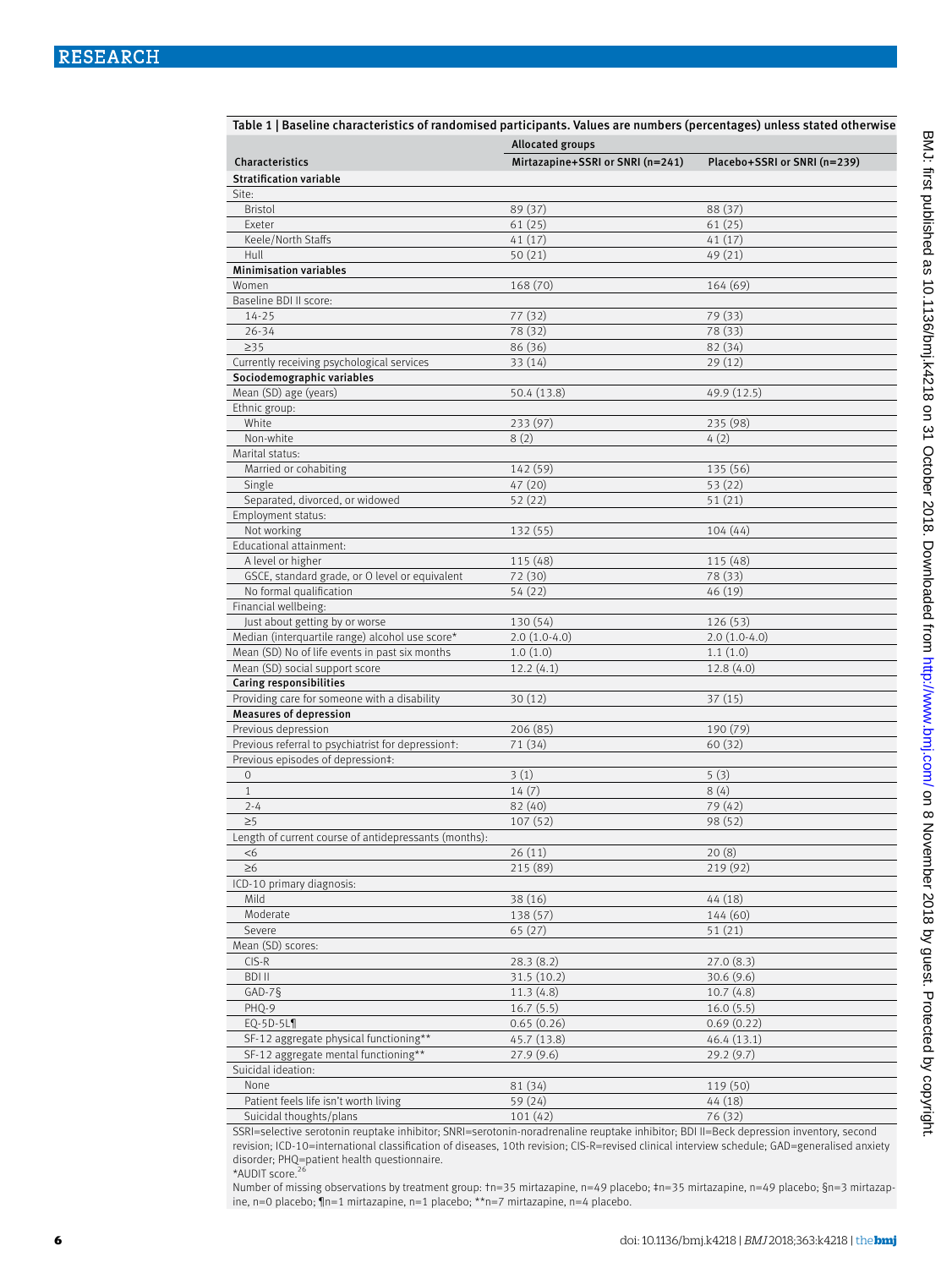| Table 2   Deck depression mventory, second revision (DDT ii) scores between treatment groups at baseline and 12, 24, and 32 weeks |     |                          |           |                      |                                        |                          |                          |  |  |
|-----------------------------------------------------------------------------------------------------------------------------------|-----|--------------------------|-----------|----------------------|----------------------------------------|--------------------------|--------------------------|--|--|
|                                                                                                                                   |     | Mirtazapine+SSRI or SNRI |           | Placebo+SSRI or SNRI | Comparison                             |                          |                          |  |  |
| <b>Variables</b>                                                                                                                  | No  | Mean (SD)                | <b>No</b> | Mean (SD)            | Adjusted* difference in means (95% CI) | P value                  | Effect size (Cohen's d)  |  |  |
| Baseline                                                                                                                          | 241 | 31.5(10.2)               | 239       | 30.6(9.6)            |                                        | $\overline{\phantom{a}}$ | $\overline{\phantom{a}}$ |  |  |
| <b>Primary outcome</b>                                                                                                            |     |                          |           |                      |                                        |                          |                          |  |  |
| 12 weeks                                                                                                                          | 214 | 18.0(12.3)               | 217       | 19.7(12.4)           | $-1.83$ ( $-3.92$ to 0.27)             | 0.09                     | 0.148                    |  |  |
| <b>Secondary outcomes</b>                                                                                                         |     |                          |           |                      |                                        |                          |                          |  |  |
| 24 weeks                                                                                                                          | 196 | 17.3(12.9)               | 206       | 18.2(12.6)           | $-0.85$ ( $-3.12$ to 1.43)             | 0.46                     | 0.066                    |  |  |
| 52 weeks                                                                                                                          | 190 | 16.8(12.7)               | 198       | 16.7(12.2)           | $0.17$ (-2.13 to 2.46)                 | 0.89                     | 0.014                    |  |  |
|                                                                                                                                   |     |                          |           |                      |                                        |                          |                          |  |  |

Table 2 | Beck depression inventory, second revision (BDI II) scores between treatment groups at baseline and 12, 24, and 52 weeks

SSRI=selective serotonin reuptake inhibitor; SNRI=serotonin-noradrenaline reuptake inhibitor. \*Adjusted for baseline BDI II score and stratification and other minimisation variables.

#### Strengths and weaknesses of this study

Participants, investigators, and assessors were blind to the allocation up to and including the primary outcome at 12 weeks. Follow-up rates throughout the trial were good at all sites, with overall follow-up rates of 90% at 12 weeks, 84% at 24 weeks, and 81% at 52 weeks. Sensitivity analyses were done to assess the impact of missing data on the analysis of the primary outcome. Whether the missing data were estimated under the assumption of a best or worst case scenario or using multiple imputation, the observed difference in BDI II scores at 12 weeks between treatment groups was small. Some minor baseline imbalances existed between the two groups but adjustment for these did not materially affect the results.

The criteria for defining inadequate response to treatment that we adopted have been used elsewhere in primary care research<sup>20</sup> and were designed to be inclusive while reflecting treatment guidelines from the National Institute for Health and Care Excellence.<sup>4</sup> Our approach accords with the Maudsley staging method, where treatment failure after an adequate dose of an antidepressant for six weeks is an important starting point on a continuum of treatment failure.<sup>27</sup> The authors point out that in addition to treatment failure, severity and duration of depression are important dimensions of treatment resistance. Nearly all (90%) of our participants had been taking an antidepressant for at least six months, and the range of symptom severity in our sample was evenly spread between mild to moderate, moderate to severe, and severe groups. In addition, most participants reported previous episodes of depression. Hence the population recruited to the

study is representative of the group for whom there is uncertainty around ongoing management in primary care.

We based our view of the minimal clinically important difference between intervention and placebo groups of 3 or 4 points in BDI II score on previous recommendations from NICE.<sup>4</sup> Since the writing of our protocol an approach towards establishing minimal clinically important difference using self rated global ratings of improvement has been developed.<sup>14</sup> This approach gives an estimate of a minimal clinically important difference in depression of 17.5% reduction in BDI II score for a depressed primary care population but suggests that the minimal clinically important difference is higher, at 32% in a non-responsive population similar to that studied here. This translates to differences of 3.5 and 5.9 BDI II points, respectively. It therefore seems unlikely that mirtazapine would provide a clinically important benefit, although there is still considerable uncertainty around the clinically important difference in treatment outcome for this group of patients.

#### Comparison to other studies

Two earlier small studies, one of which was in treatment resistant patients<sup>8</sup> and one in those who had responded to previous treatment<sup>9</sup>, reported that mirtazapine in combination with an SSRI gave a greater improvement than monotherapy. A further recent study also reported benefit in non-resistant patients and that mirtazapine was well tolerated in combination with either an SSRI or venlafaxine (an SNRI).<sup>10</sup> The STAR\*D study<sup>3</sup> compared venlafaxine plus mirtazapine with

| Table 3   Secondary outcomes at 12 weeks |                          |                          |                          |                      |           |                          |                                  |                                           |         |  |
|------------------------------------------|--------------------------|--------------------------|--------------------------|----------------------|-----------|--------------------------|----------------------------------|-------------------------------------------|---------|--|
|                                          | Mirtazapine+SSRI or SNRI |                          |                          | Placebo+SSRI or SNRI |           | Comparison               |                                  |                                           |         |  |
| <b>Outcomes</b>                          | <b>No</b>                | No (%)                   | Mean (SD)                | <b>No</b>            | No(%)     | Mean (SD)                | Adjusted odds ratio*<br>(95% CI) | Adjusted* difference in means<br>(95% CI) | P value |  |
|                                          |                          |                          |                          |                      |           |                          |                                  |                                           |         |  |
| Response                                 | 214                      | 94(44)                   | $\overline{\phantom{a}}$ | 217                  | 78 (36)   | $\overline{\phantom{a}}$ | 1.39 (0.94 to 2.07)              |                                           | 0.10    |  |
| Remission                                | 214                      | 63(29)                   |                          | 217                  | 53(24)    | $\overline{\phantom{a}}$ | $1.29$ (0.82 to 2.02)            |                                           | 0.27    |  |
| GAD-7                                    | 214                      | $\overline{\phantom{a}}$ | 7.15(5.63)               | 217                  |           | 7.89(5.78)               | $\overline{\phantom{a}}$         | $-0.98$ ( $-1.93$ to $-0.03$ )            | 0.04    |  |
| EQ-5D-5L                                 | 213                      |                          | 0.72(0.27)               | $216 -$              |           | 0.73(0.25)               |                                  | $0.01$ (-0.02 to 0.05)                    | 0.40    |  |
| SF-12 (physical)                         | 208                      |                          | 44.09 (12.87)            | 210                  |           | 45.85 (12.54)            | $\overline{\phantom{a}}$         | $-1.09$ ( $-2.75$ to 0.57)                | 0.20    |  |
| SF-12 (mental)                           | 208                      |                          | 39.94 (12.27)            | 210                  |           | 36.33 (12.53)            | $\overline{\phantom{a}}$         | $3.91(1.63 \text{ to } 6.20)$             | 0.001   |  |
| PHQ-9                                    | 212                      |                          | 9.74(6.35)               | 217                  |           | 10.63(6.21)              | $\overline{\phantom{a}}$         | $-1.05$ ( $-2.14$ to 0.04)                | 0.06    |  |
| Adherence                                | 210                      | 156 (74.3)               |                          | 214                  | 180(84.1) | $\overline{a}$           | $0.55(0.34 \text{ to } 0.89)$    | $\overline{\phantom{a}}$                  | 0.01    |  |
| ASEC                                     | 184                      |                          | 10.13(7.02)              | 206                  |           | 9.77(7.93)               |                                  | $0.35(-1.04 \text{ to } 1.73)$            | 0.62    |  |

SSRI=selective serotonin reuptake inhibitor; SNRI=serotonin-noradrenaline reuptake inhibitor; GAD-7=generalised anxiety disorder-7; SF-12=short form 12; PHQ-9=patient health questionnaire-9; ASEC=antidepressant side effect checklist.

\*Adjusted for baseline values of outcome and stratification and minimisation variables except in the case of adherence at 12 weeks where adjustment was made only for stratification and minimisation variables.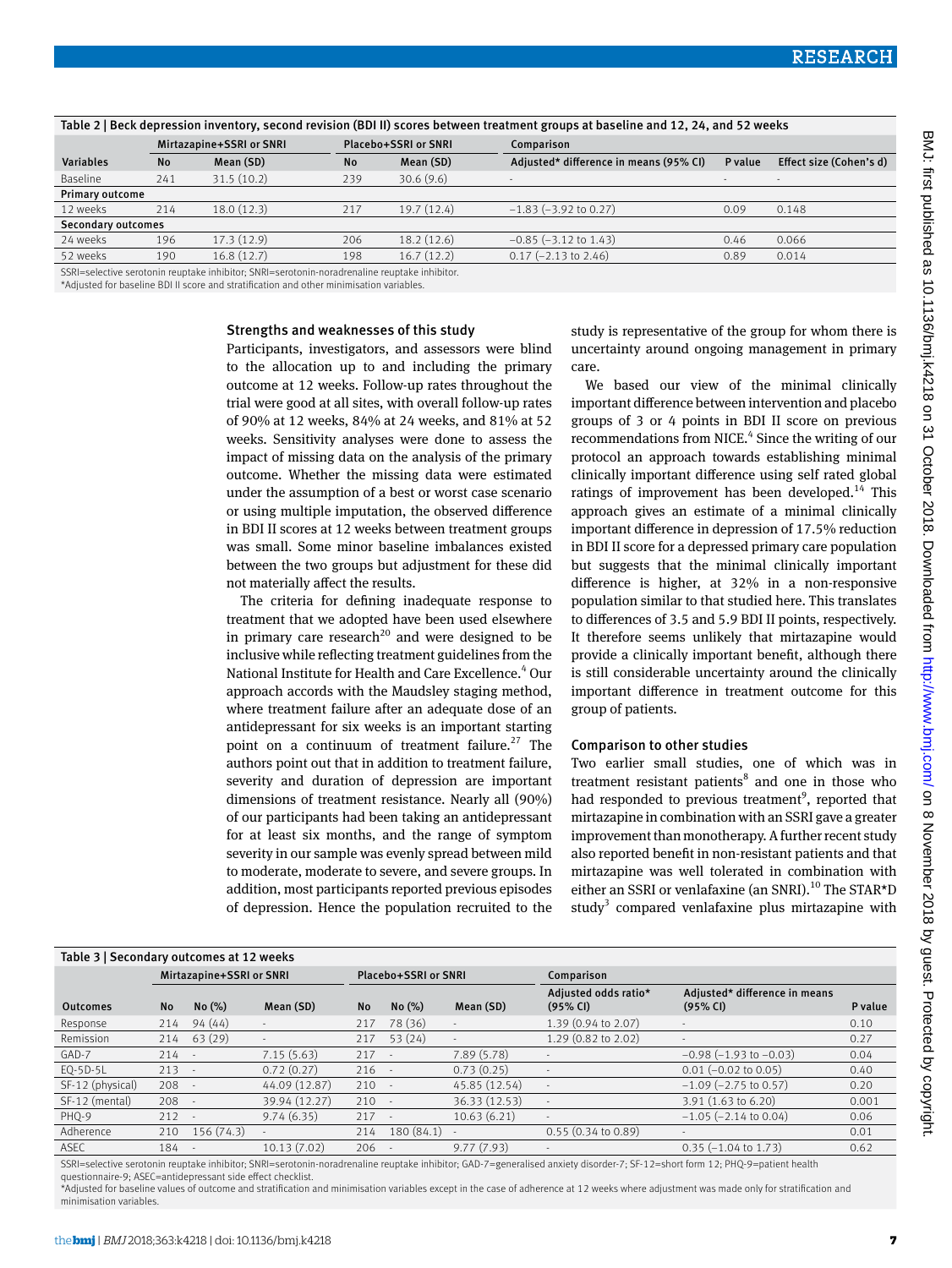| Table 4   Most common types of adverse events (AEs) spontaneously reported by participants at 12 weeks from randomisation* |                                    |                                                       |                                    |                                                       |  |
|----------------------------------------------------------------------------------------------------------------------------|------------------------------------|-------------------------------------------------------|------------------------------------|-------------------------------------------------------|--|
|                                                                                                                            | Mirtazapine+SSRI or SNRI (n=241)   |                                                       | Placebo+SSRI or SNRI (n=239)       |                                                       |  |
| System affected, with examples of AEs                                                                                      | No (%) of patients<br>reporting AE | No of patients reporting AE<br>who stopped study drug | No (%) of patients<br>reporting AE | No of patients reporting AE<br>who stopped study drug |  |
| Anticholinergic:                                                                                                           |                                    |                                                       |                                    |                                                       |  |
| Dry mouth, blurred vision, urinary difficulties                                                                            | 16(7)                              |                                                       | 4(2)                               | $\Omega$                                              |  |
| Central nervous system:                                                                                                    |                                    |                                                       |                                    |                                                       |  |
| Drowsy, light headed, headache, unpleasant dreams                                                                          | 59(24)                             | 23                                                    | 20(8)                              |                                                       |  |
| Increase in appetite or weight gain                                                                                        | 26(11)                             |                                                       | 8(3)                               | $\Omega$                                              |  |
| Psychiatric:                                                                                                               |                                    |                                                       |                                    |                                                       |  |
| Increase in anxiety                                                                                                        | 8(3)                               | 4                                                     | 5(2)                               | $\Omega$                                              |  |
| Other:                                                                                                                     |                                    |                                                       |                                    |                                                       |  |
| Restless legs, nausea, peripheral oedema                                                                                   | 47(20)                             | 13                                                    | 47(20)                             | 8                                                     |  |
| Any                                                                                                                        | 121 (50)                           | 46                                                    | 71 (30)                            | 9                                                     |  |
|                                                                                                                            |                                    |                                                       |                                    |                                                       |  |

SSRI=selective serotonin reuptake inhibitor; SNRI=serotonin-noradrenaline reuptake inhibitor.

\*Patients may have reported more than one type of adverse event therefore column totals are greater than the total number of individuals reporting adverse effects.

tranylcypromine, a monoamine oxidase inhibitor antidepressant. Although the combination of venlafaxine and mirtazapine showed a modest advantage over the monoamine oxidase inhibitor, no placebo group was included in this comparison. The large CO-MED (Combining Medications to Enhance Depression Outcomes) randomised trial compared the combination of venlafaxine and mirtazapine with escitalopram (an SSRI) and placebo in patients who had either recurrent depression or chronic depression lasting at least two years.<sup>11</sup> Response rates did not differ between the two groups, but the burden of adverse effects was greater in the combined antidepressant group. Those recruited into CO-MED differed from our study population in that they were not necessarily taking an antidepressant at baseline.

#### Unanswered questions

Half of those who take antidepressants in an adequate dose for an adequate duration remain depressed.<sup>3 28</sup> This represents a substantial burden of illness and an unmet or inadequately met need. Although many patients in this group can benefit from cognitive behavioural therapy, it is not always easily available nor is it universally effective.<sup>20</sup> In primary care, where most initial encounters between people with depression and clinicians take place, antidepressants are still widely prescribed and remain a first line treatment. Several drug strategies have been developed to help those who do not respond to first line treatment, but the evidence supporting them is not of high quality.<sup>6</sup> There is therefore a lack of clear guidance for clinicians in an area of unmet need, and this is particularly important in primary care because of the size of the population who experience no improvements from antidepressant treatment.<sup>28</sup>

#### Conclusion

The lack of clear evidence of benefit in our study, combined with the increased burden of adverse effects in the mirtazapine group, means that we cannot recommend this combination as a routine strategy in primary care for those who remain depressed after adequate treatment with SSRI or SNRI antidepressants.

We thank the patients, practitioners, and general practice surgery staff who took part in this research; members of the trial steering committee and data monitoring committee for their advice and support during the project; support provided by the Clinical Research Network; support provided by the Department of Health and local Clinical Commissioning Groups in meeting the excess treatment and service support costs associated with the trial; Lone Gale, Marie Platt, Sue Jones, and Ellie Kingsland who contributed to the MIR study through the recruitment and retention of patients or provision of administrative support; contributions made by our patient and public involvement and engagement group; University Hospitals Bristol Pharmacy; and Simon Gilbody and Alan Montgomery who were coapplicants on the original application.

Contributors: DSK, GL, SD, NJW, TJP, WH, IMA, JC, CMD, CAC-G, and UM were responsible for the original proposal and securing funding for the trial. DT joined them in drafting the original protocol. DSK as chief investigator had overall responsibility for the management of the study and the Bristol site. JC and CMD had responsibility for the Exeter site, UM for the Hull site, and CAC-G for the Keele/North Staffs site. All authors contributed to the refinement of the protocol. DT and AB had overall responsibility for the data collection and were supported by CJ, MC, TS, and HG. SJM, TJP, and NJW wrote the statistical analysis plan. SJM did the main analyses with input from TJP, NJW, and DSK. DSK wrote the initial draft of the report. He is the guarantor. All authors contributed to and approved the final report. The corresponding author attests that all listed authors meet authorship criteria and that no others meeting the criteria have been omitted.

Funding: This research was funded by the National Institute for Health Research (NIHR) Health Technology Assessment (HTA) programme (project 11/129/76) and supported by the NIHR Biomedical Research Centre at University Hospitals Bristol NHS Foundation Trust and the University of Bristol. The views expressed in this publication are those of the authors and do not necessarily reflect those of the HTA programme, NIHR, NHS, or Department of Health. The funding source had no role in study design, data collection, data analysis, interpretation of data, or writing of the report. The corresponding author had full access to all the data in the study and had final responsibility for the decision to submit for publication.

Competing interests: All authors have completed the ICMJE uniform disclosure form at [www.icmje.org/coi\\_disclosure.pdf](http://www.icmje.org/coi_disclosure.pdf) and declare: no support from any organisation for the submitted work; no financial relationships with any organisations that might have an interest in the submitted work in the previous three years; DSK, JR, GL, NJW, and TJP report grants from NIHR HTA during the conduct of the study; and IMA reports personal fees from Lundbeck-Otsuka, Takeda, and Lundbeck outside the submitted work; there were no other relationships or activities that could appear to have influenced the submitted work.

Ethical approval: This study was approved by the South East Wales research ethics committee C (ref  $12$ /WA/0350). Participants gave informed consent to take part in the study.

Data sharing: Individual participant data that underlie the results reported in this article, after deidentification (text, tables, figures, and appendices) will be available beginning three months and ending five years after article publication to researchers who provide a methodologically sound proposal. The study protocol and statistical analysis plan will also be available. To gain access, data requestors will need to sign a data access agreement. Proposals should be directed to [david.kessler@bristol.ac.uk](mailto:david.kessler@bristol.ac.uk).